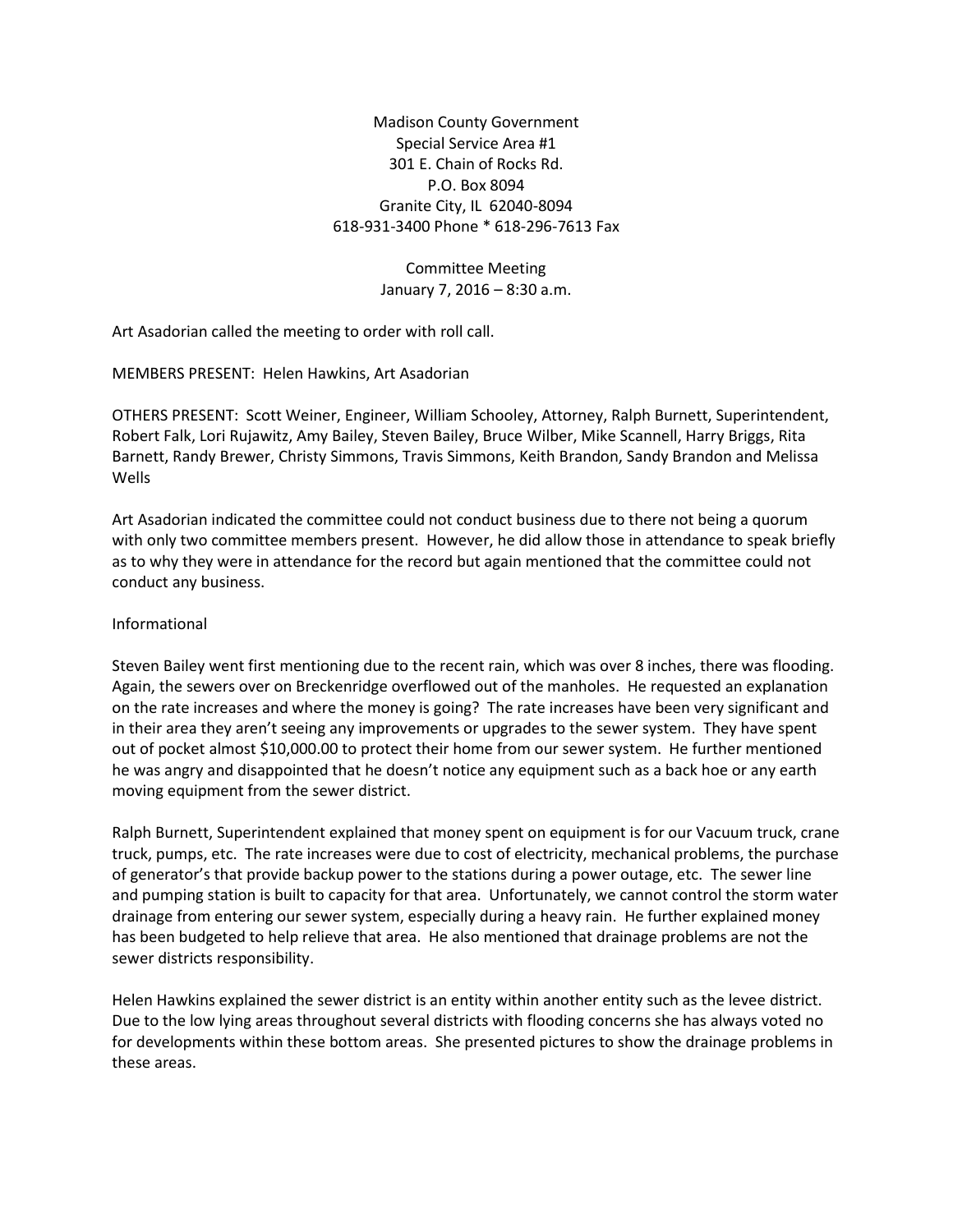The Superintendent also mentioned due to the heavy rains a small depression was located on the ground at Lift Station 9A, which is located at 700 Old Alton Rd. (rear). Within 2 days it was s sink hole approximately 20' in size. Although there wasn't any interference with sewer service it was so bad that the main power pole began to slide into that hole. We are looking to replace a minimum of 100 feet of sewer line.

Steven Bailey questioned why we allow Glen Carbon more capacity into our sewer system without paying for improvements? The Superintendent answered that Glen Carbon is a customer just like the rest of the customers. We ask Glen Carbon to not turn on all their pumps during a heavy rain and they always seem to accommodate. We do not have pump control over Glen Carbon all we can do is ask them to slow down their pumping.

Steven Bailey asked if a giant retention tank could be built in case of an emergency to hold access flow until the pumping stations get back to normal. The Superintendent explained Glen Carbon was looking into that as a possibility but looking more into bypassing our area all together.

Helen Hawkins mentioned back in 1980 drainage went into Long Lake and homes were built over the top of the drainage. The ditch was rerouted but the underground flow would not have changed. It remained high with no place to go with homes continually being built in the area. Helen also mentioned the County did a drainage study years ago and were told not to build in certain areas such as the warehouses, etc. but they were built. They got their permits from the levee district and the County. She presented pictures showing flooding and indicated flooding is always going to be a problem. She suggested the residents continue to ask why it was allowed. She indicates the water table is so high and homes should not be built in the wet lands.

Harry Briggs asked if there is anything the County can do to stop these developers. In discussion not much can be done with new developments producing tax dollars, jobs, etc. for the area.

Mike Scannell of Evoqua introduced Bruce Wilber as replacing Mark McQuire. Explained the territories have been realigned and Bruce has been assigned to our area. Basically what they do is treat odor corrosion in different areas of the sewer district.

Rita Barnett of Springfield Estates indicated on Margaret there is a drainage pond and drainage ditches run into this pond. She questioned whether this pond when full would have an impact on the sewer system. Art Asadorian explained there is pressure on the sewer system along with infiltration of storm water anywhere there is water holding in a ditch or pond that is full to capacity.

She believes that drainage pond is the issue in the area of Springfield Estates. She said a homeowner bought that property for taxes and doesn't maintain it so it doesn't hold as much drainage as it should. It cannot contain the drainage properly. Would like to know what can be done to correct this drainage problem which would also help relieve pressure from the sewer lines.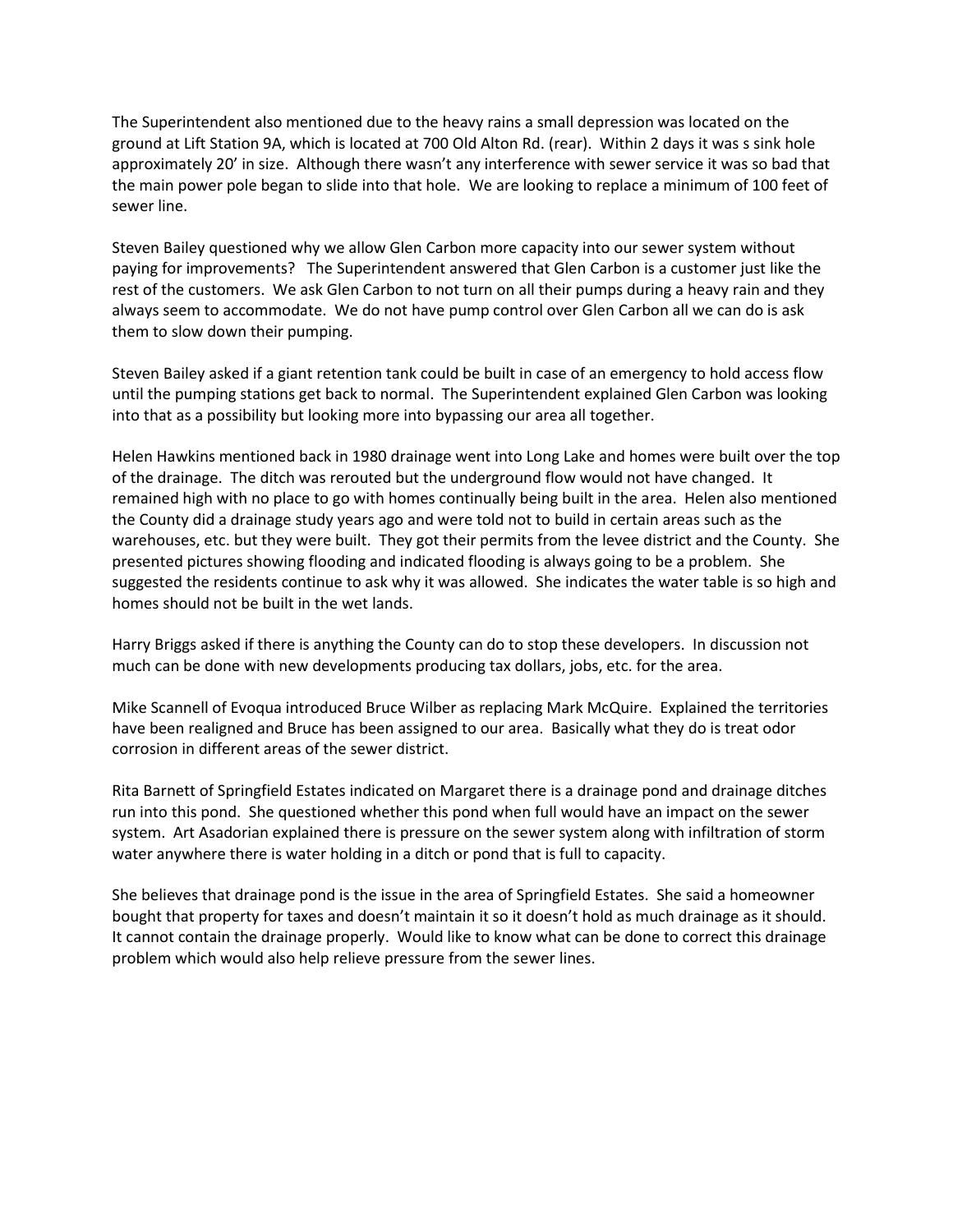The Superintendent explained when you have a system that is sitting in water and the water is 2 and 3 feet deep over manholes system can only take so much capacity. A resident questioned homeowners putting ground water into the system with drain tile systems and sump pumps. The superintendent mentioned a few years ago the district went into over 4,000 homes and inspected sump pumps. We also smoked some homes and found that their down spouts were running into the system. It also helps to report residents if you know they are illegally pumping into the sewer system.

Randy Brewer who lives at Springfield and Margaret (Springfield Estates) spoke in regards to backing up all the time. He said forget about the 7" rain, he backs up with a 1" rain. Scott Weiner, Engineer explained as far as Glen Carbon and controlling the pumps is that the pumps are automatic so when the flow hits their station the pumps turn on, same as with our pumps. There is not a time on, time off switch. It's based on flow. Everybody's stations were inundated with storm water so the pumps were flowing and pumping faster. He questioned when the new line was put in through there in 2008, was it replaced due to failure and why did it stop at Lenox? The Superintendent answered it had to be fixed and repaired. It stopped at Lenox due to the expense and the hopes that Glen Carbon would bypass our system. He further explained that when we stopped there at Lenox we had the engineering done to continue on but couldn't get an easement to go another 300 ft. That project stopped there because that is what had to be done. Randy Brewer also mentioned there have been several times they have called the emergency phone number and there has been no answer. Art Asadorian mentioned that we need to make sure that all calls are answered and taken care of properly.

Helen wrote a letter to President Obama, our governor came in and declared this flooding a disaster so things can be done at the state level. The big picture here, the federal government has to handle this problem like they did in the 1993 flood. We need federal help, we need to keep this sewer system from backing up into homes. Helen asked that we keep track of these costs to be submitted and ask for help.

Art Asadorian mentioned we need to possibly contact the levee district with our concerns and address how we can try to improve drainage within our sewer district.

Christy Simmons mentioned they built their house in 2006 and that in 2008 they backed up. They installed 2 check valves and they still back up. Anything more than an inch and they are backing up. Travis Simmons asked the sewer district to meet with Glen Carbon along with residents and whoever else needs to be present to address these problems. The sewer system is not working properly to accommodate the residents in Springfield Estates. The Superintendent indicated the sewer system is working and that he would cooperate in attending a meeting with Glen Carbon to address issues.

Keith & Sandy Brandon who live at 717 Margaret indicated they have a check valve that cannot hold pressure. Everything they try cannot withhold the pressure. They bought their house in 2010. With the sewage backups they are concerned with health factors because of family living there with health issues. Requests something be done to fix the problem with backups during rain.